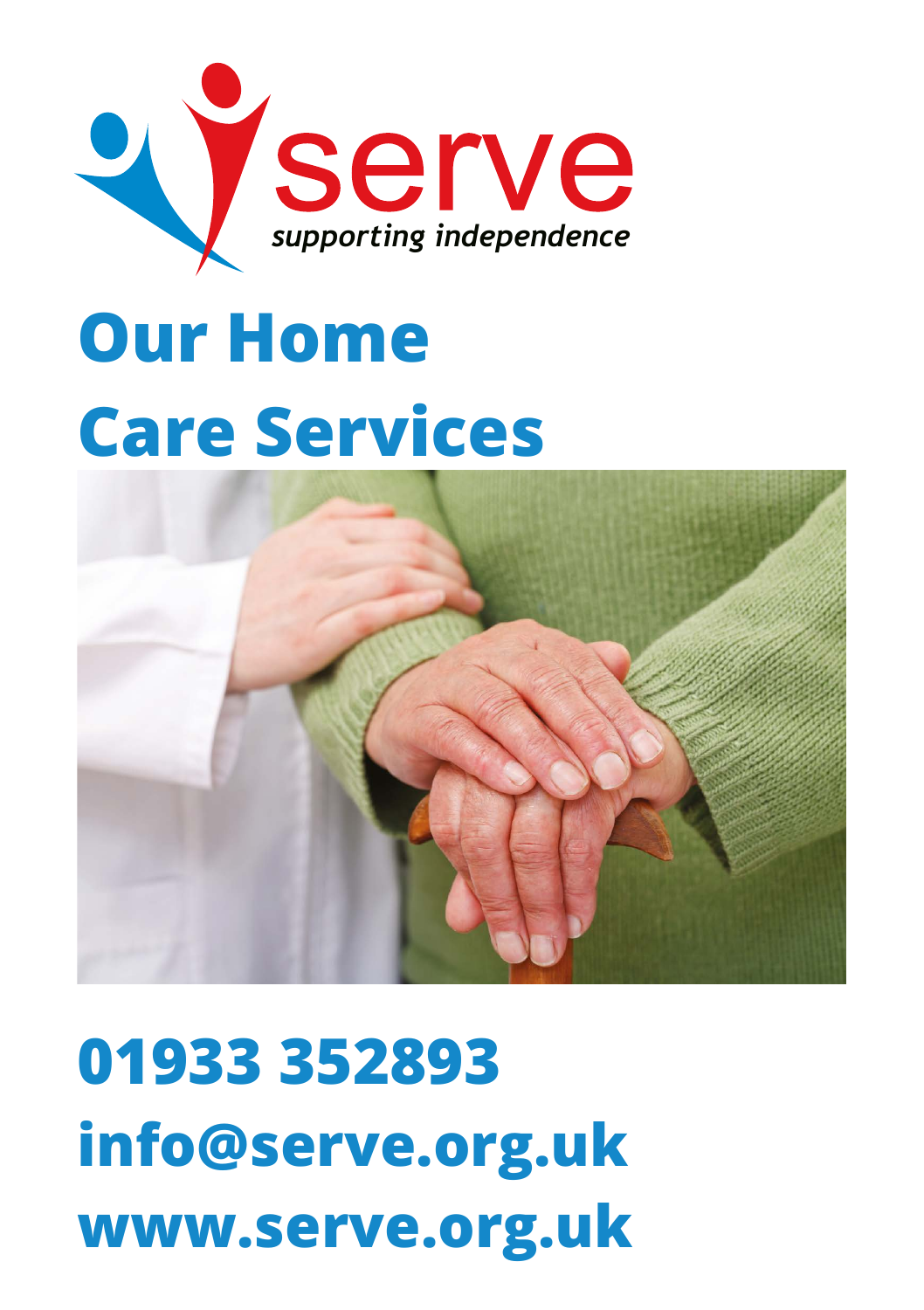#### **Home Based Care and Support Services**

Our individually tailored Home Based Care and Support services give people who need assistance with everyday living the choice to remain as independent as possible in the comfort of their own home.

Whether you're looking for long or short term care and support at home for yourself or a loved one we would like to help.

We provide a comprehensive range of flexible tailor-made care and support services that help people to remain in their own homes providing assistance from 30 minutes to 24 hours a day.

SERVE have been supporting people to live independently in their own homes for over 40 years. We pride ourselves on the quality home care and support services we provide to our clients.

Our latest CQC inspection rated us as a "GOOD" provider meaning we have been recognised by our Government Inspector as offering services that are safe, effective, caring, responsive and well led.

All of our carers are fully trained and have a full enhanced DBS.



Inspected and rated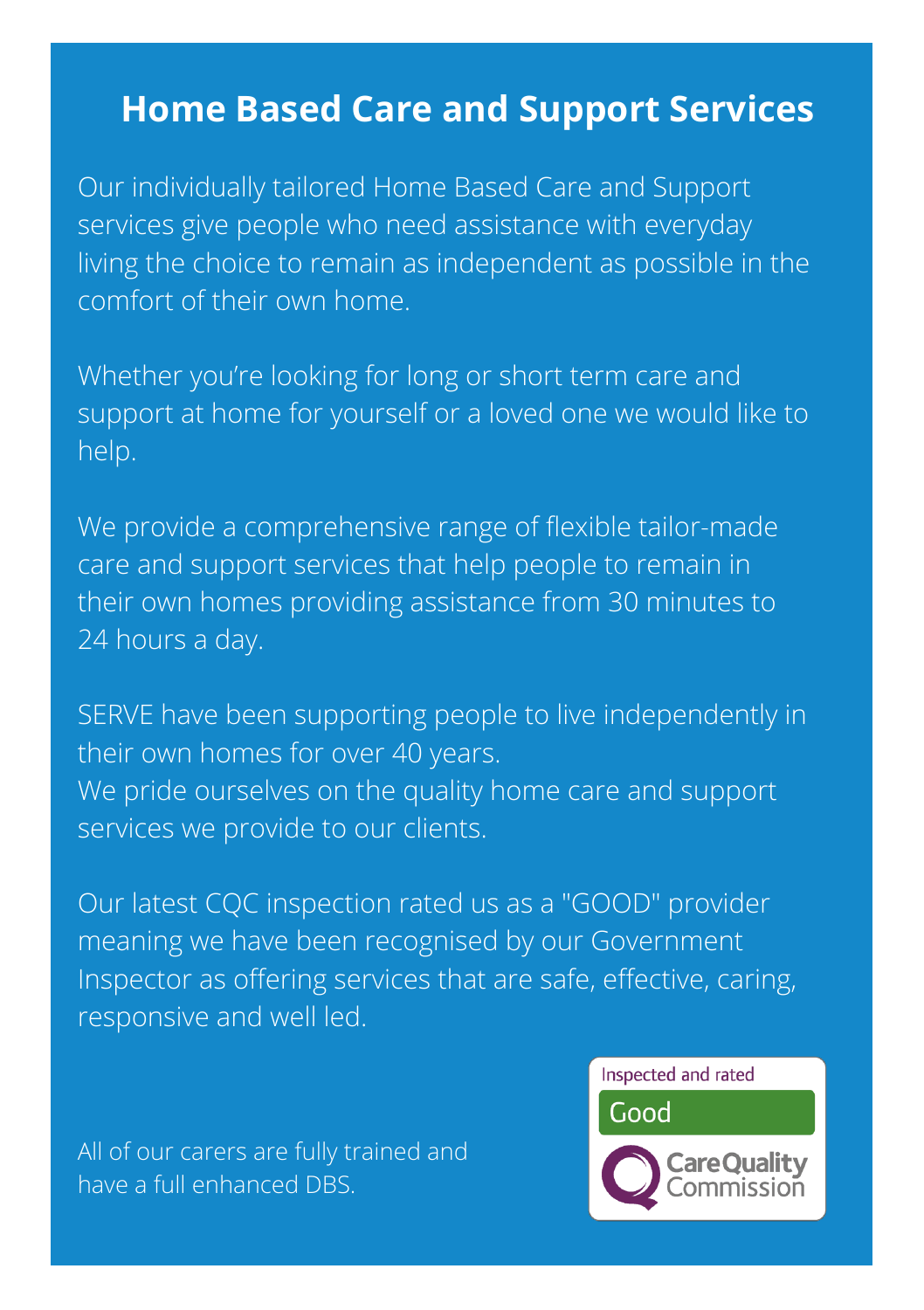#### **Types of care we provide ...**

- Elderly and Dementia care
- **Complex care**
- Palliative care
- Respite Care
- Convalescence

#### **The support we provide ...**

- Washing/bathing
- Dressing/undressing
- Personal appearance
- Managing continence
- Laundry
- Meal preparation
- Assistance with medication
- Companionship
- Shopping





### T: 01933 352 893 | info@serve.org.uk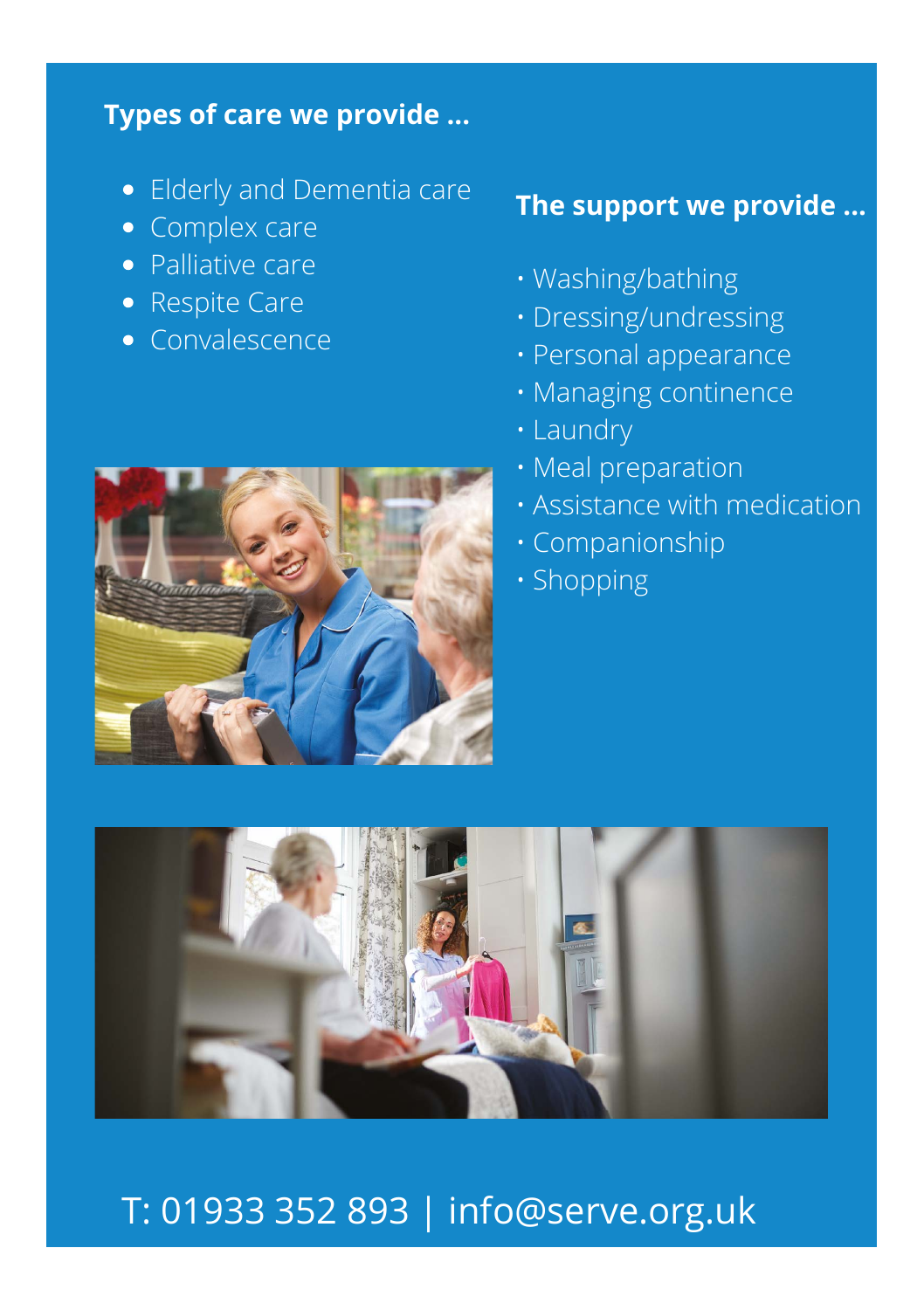### **Free Care Needs Assessment**

If you need support to remain independent in your own home or just fancy a change of scenery with a day out at our Wellbeing Centre, why not book an appointment for our Free Care Needs Assessment with our care team.

At SERVE, we don't believe in a 'one size fits all' care solution. We understand that each and every service user is different, and will have different needs, preferences and expectations. A friendly and experienced member of our team will meet with you.

You will have the chance to ask any questions you may have about the services we provide.

This initial assessment takes place in the comfort of your home, so you don't need to worry about travelling to meet us anywhere.

Completely free, you are under no obligation to proceed with our services if you don't feel they are appropriate.

Call the office for more information. Assessments will be arranged at a time and date most convenient to you.



**COMMUNITY** 

**TRANSPORT**

**PERSONAL**

**CARE**

**DOMESTIC**

**CARE**

Inspected and rated Good areOuality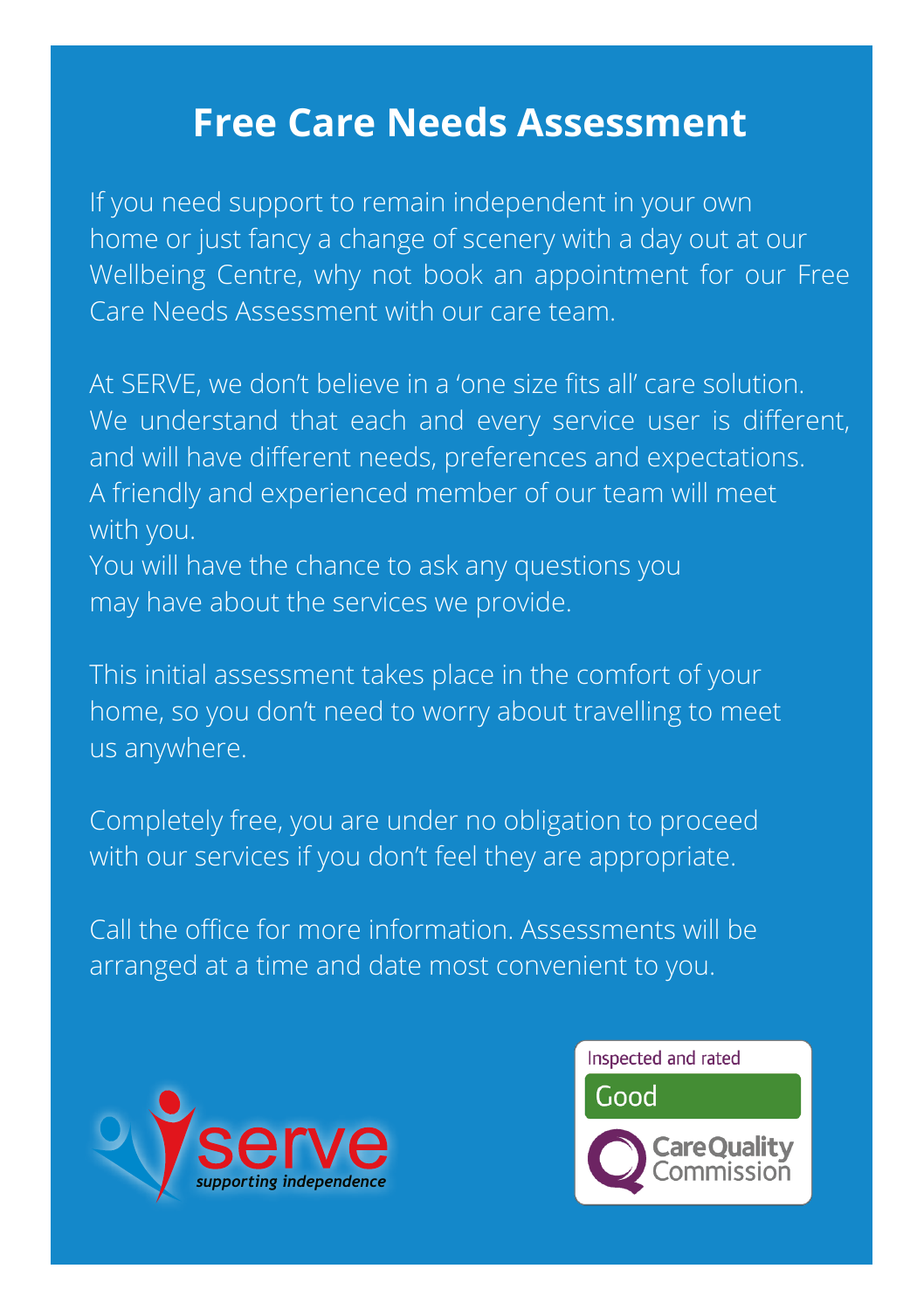## **Assisted Bathing**

Assisted bathing in our fully equipped private bathroom at our Day and Activity Centre where the spacious bathroom includes an overhead tracking hoist and powered bath lift should you need it.

Our caring staff can help you get ready, help you in and out, help to wash and dress ... we'll even pick you up and take you home again!

One of our experienced staff will complete an assessment with you to ensure everything is safe and to your liking. For more information on any of our care support please contact the care team at SERVE.

## **Shopping Your Shopping as you like it!**

**\_\_\_\_\_\_\_\_\_\_\_\_\_\_\_\_\_\_\_\_\_\_\_\_\_\_\_\_\_\_\_\_\_\_\_\_\_\_\_\_\_\_\_**

Our dedicated and fully vetted staff can pick you up and help you around the shops, or do the shopping and deliver it back to you.

We can even check the cupboards and help you to make a list!



### T: 01933 352 893 | info@serve.org.uk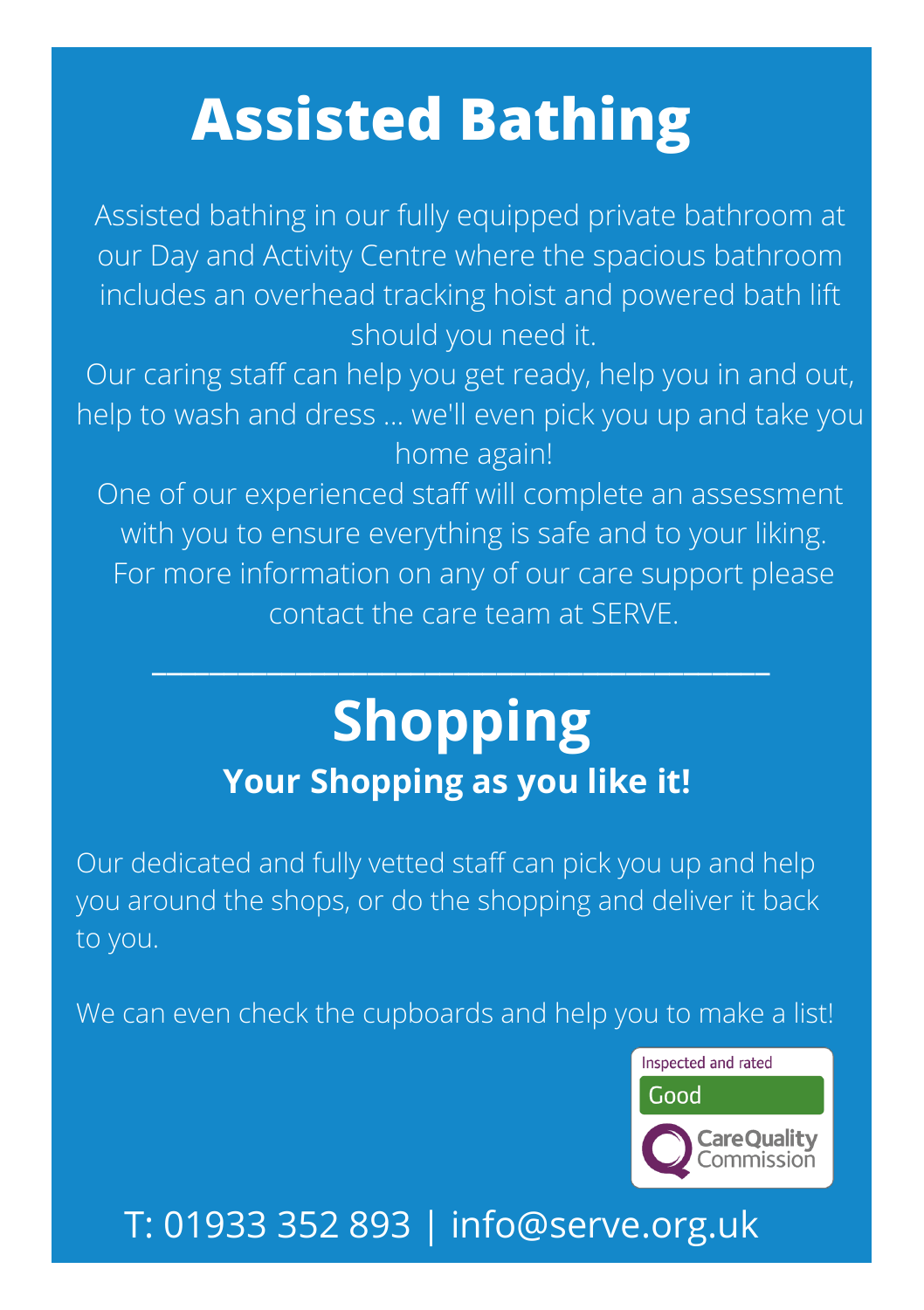# **Home Care Price List**

**PRICES CORRECT AS AT 1ST FEBRUARY 2022**

#### Home Care Price List as at Tuesday 1st February 2022

| <b>Personal Care Visit Charges</b><br>Includes, accompanied visits and sitting service |            |        |  |  |
|----------------------------------------------------------------------------------------|------------|--------|--|--|
| Monday - Friday<br>07:00 to 19:00                                                      | per hour   | £27.00 |  |  |
|                                                                                        | 30 minutes | £16.50 |  |  |
| Monday - Friday<br>$19:00 - 22:00$                                                     | per hour   | £29.25 |  |  |
| Saturday and Sunday<br>$07:00 - 22:00$                                                 | 30 minutes | £18.20 |  |  |
| Bank holidays<br>$07:00 - 22:00$                                                       | per hour   | £35.00 |  |  |
|                                                                                        | 30 minutes | F22 25 |  |  |

|                 | <b>Domestic Cleaning</b> |        |
|-----------------|--------------------------|--------|
| Monday – Friday | 1 hour                   | £15.50 |

| <b>Shopping Services</b> |                    |        |  |
|--------------------------|--------------------|--------|--|
| Monday – Friday          | 1 hour (shop only) | £15.50 |  |

| Overnight Care, per night       |           |         |
|---------------------------------|-----------|---------|
| Sleep in<br>22:00 – 07:00       | Per Night | £180.00 |
| Waking night<br>$22:00 - 07:00$ | Per night | £250.00 |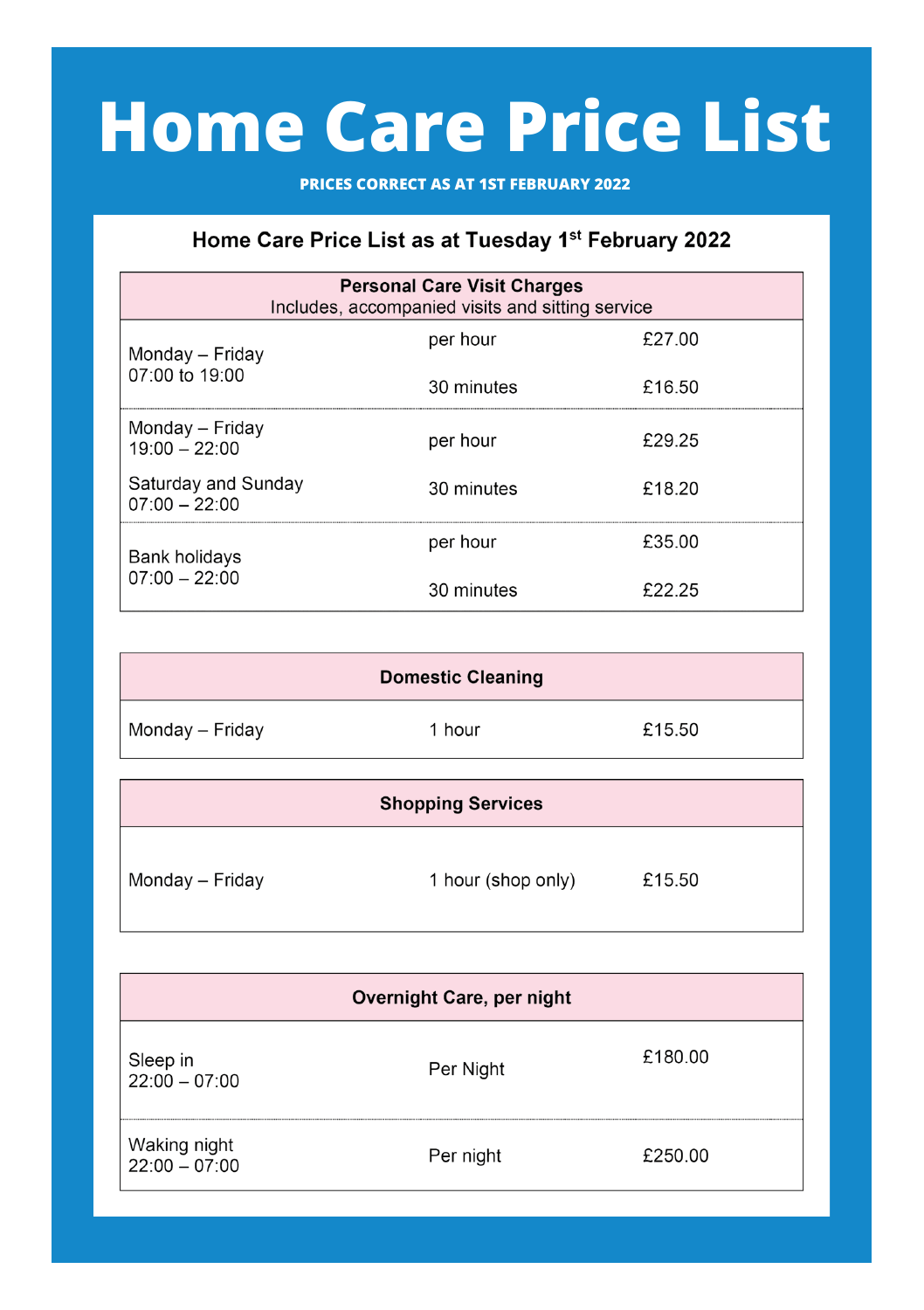



# **Home Carers Wanted!**

Spend your working hours making a difference to someone's life<br>Please contact us for more information about the role

From £10.50- £17.00 Per Hour **Flexible shifts Guaranteed Hours Full Training Paid Travel Time Paid Mileage Career progression** Car drivers required **Paid Holiday** 

sam.horne@serve.org.uk 01933 315 555